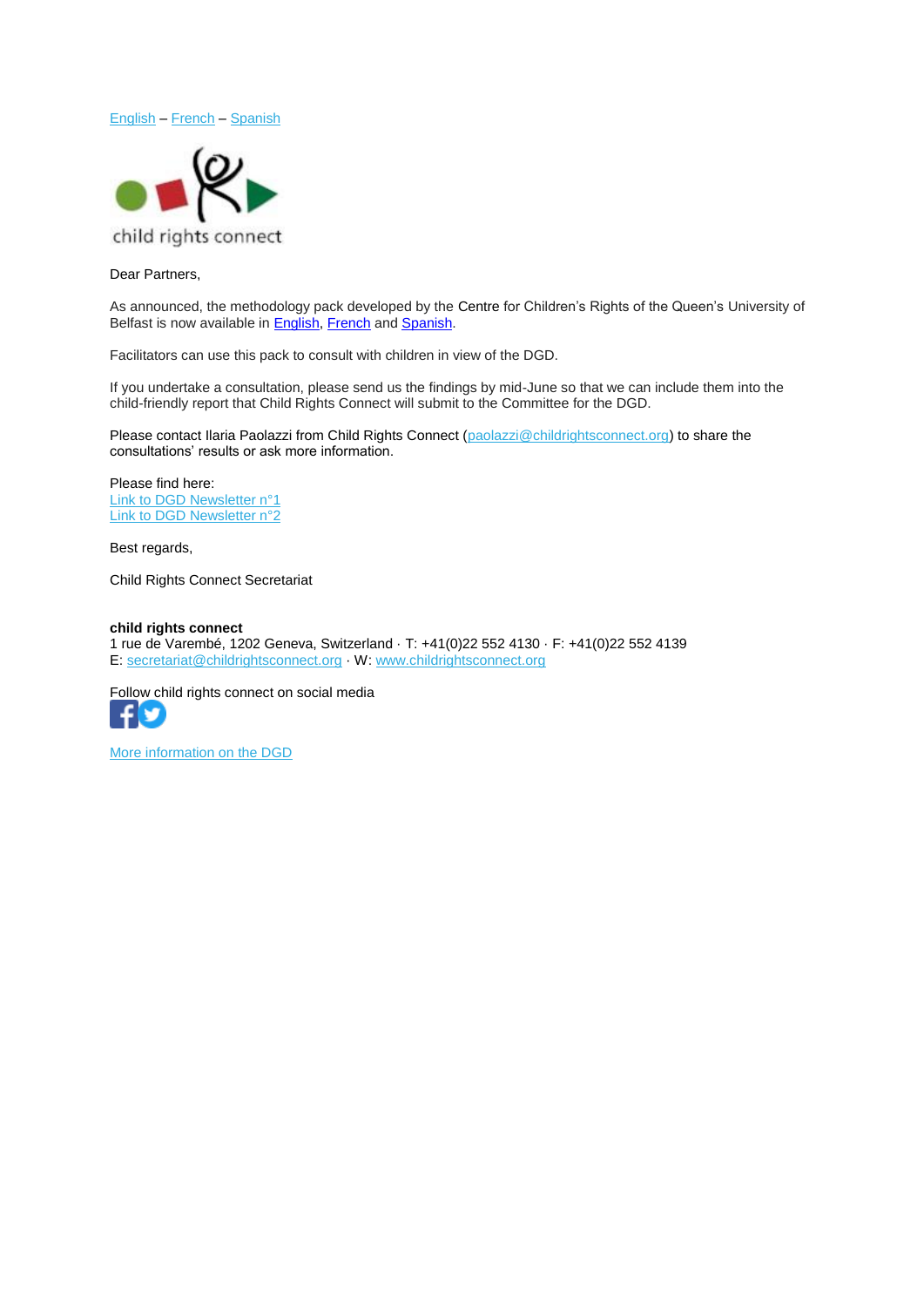

## <span id="page-1-0"></span>Chers partenaires,

Comme annoncé, le kit de méthodologie pour les consultations des enfants développé par le Centre pour les Droits de l'Enfant de l'Université Queen's de Belfast est désormais disponible en [anglais,](http://www.childrightsconnect.org/wp-content/uploads/2018/04/DGD_Consultation_Methodology.pdf) [français](http://www.childrightsconnect.org/wp-content/uploads/2018/04/DGD_Consultation_Methodology_FR.pdf) et [espagnol.](http://www.childrightsconnect.org/wp-content/uploads/2018/04/DGD_Consultation_Methodology_SP.pdf)

Les facilitateurs peuvent utiliser le kit pour consulter les enfants en vue de la Journée.

Si vous entreprenez une consultation, veuillez nous envoyer les résultats d'ici la mi-juin afin que nous puissions les inclure dans le rapport adapté aux enfants que Child Rights Connect soumettra au Comité pour la Journée.

Contactez Ilaria Paolazzi de Child Rights Connect [\(paolazzi@childrightsconnect.org\)](mailto:paolazzi@childrightsconnect.org) pour partager les résultats des consultations ou demander plus d'informations.

Veuillez trouver ici : [Link to DGD Newsletter](http://www.childrightsconnect.org/wp-content/uploads/2018/04/ChildRightsConnect_DGD_Newsletter_1.pdf) n°1 [Link to DGD Newsletter n°2](http://www.childrightsconnect.org/wp-content/uploads/2018/04/DGD_Newsletter2_Final.pdf)

Meilleures salutations,

Secrétariat de Child Rights Connect

**child rights connect** 1 rue de Varembé, 1202 Geneva, Switzerland · T: +41(0)22 552 4130 · F: +41(0)22 552 4139 E: [secretariat@childrightsconnect.org](mailto:secretariat@childrightsconnect.org) · W: [www.childrightsconnect.org](http://www.childrightsconnect.org/)

Follow child rights connect on social media



**[Plus d'information sur la Journée](http://www.childrightsconnect.org/connect-with-the-un-2/committee-on-the-rights-of-the-child/days-of-general-discussion/)**